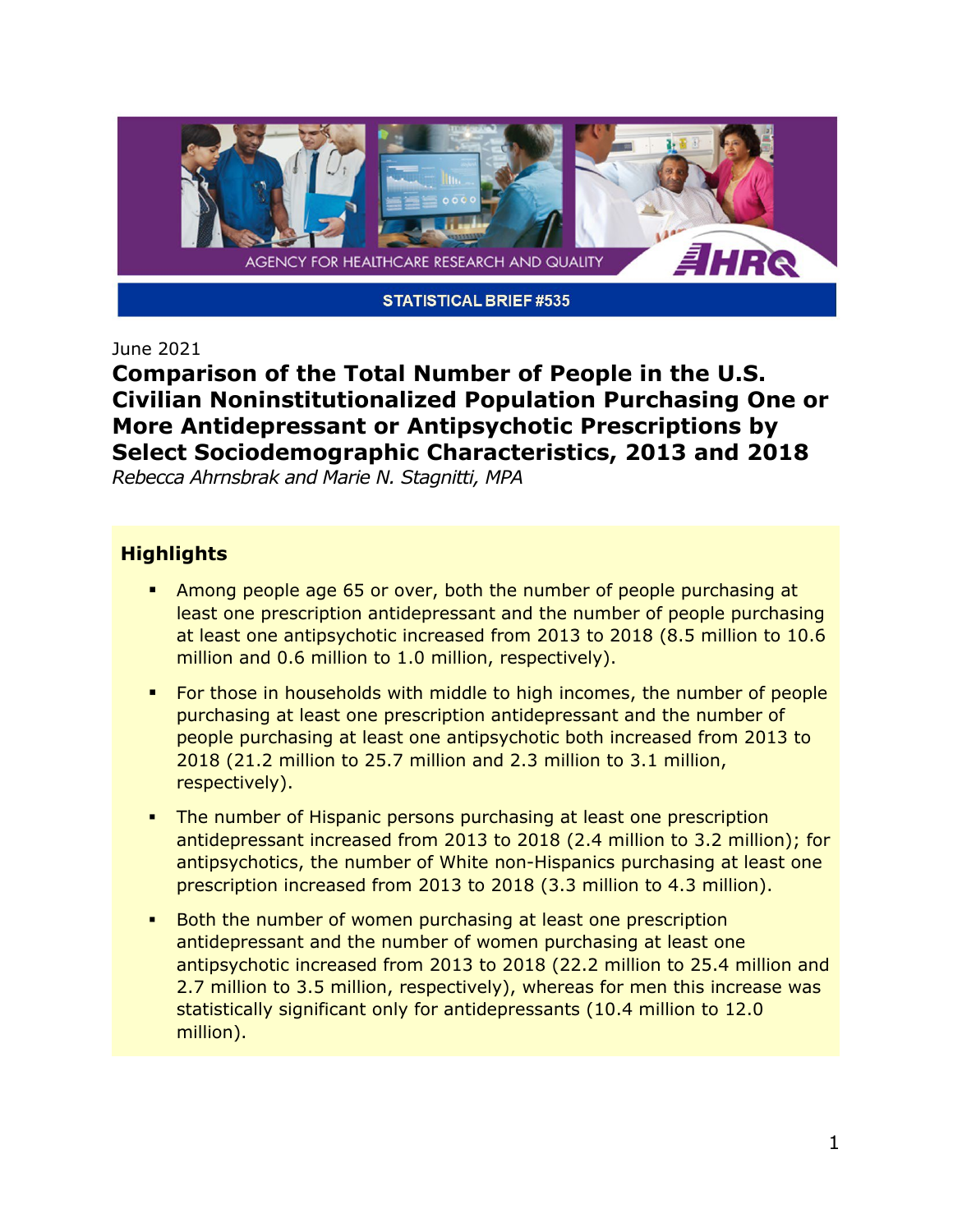## **Introduction**

From 2013 to 2018, the percentage of youths aged 12 to 17 that experienced at least one major depressive episode in the past year increased from 10.7 percent to 14.4 percent, and the percentage of adults experiencing at least one past-year major depressive episode increased from 6.7 percent to 7.2 percent. In 2018, an estimated 11.8 percent of adults aged 65 or older experienced any mental illness in the past year. Among adult females, both the percentage experiencing at least one major depressive episode in the past year and the percentage experiencing serious mental illness in the past year increased from 2013 to 2018 (8.1 percent to 9.0 percent and 4.9 percent to 5.7 percent, respectively). The percentage of Black non-Hispanic adults experiencing at least one major depressive episode in the past year also increased, from 4.6 percent in 2013 to 6.1 percent in 2018. The percentage of adults living in middle- or high-income families experiencing any mental illness in the past year increased from 16.0 percent in 2013 to 17.2 percent in 2018.<sup>1</sup>

Prescription antidepressants and antipsychotics are two types of drug therapies sometimes prescribed to treat mental illnesses. As more people use prescription antidepressants and antipsychotics for treatment, it is important for policymakers and researchers to understand who is receiving these medications to ensure fair and equitable access to care.

This Statistical Brief presents a comparison of the total number of people in the U.S. civilian noninstitutionalized population purchasing one or more antidepressant or antipsychotic prescriptions by select sociodemographic characteristics between 2013 and 2018. Estimates are based on the 2013 Medical Expenditure Panel Survey-Household Component (MEPS-HC) and the 2018 MEPS-HC. Estimates are presented separately for antidepressants and antipsychotics.

Only prescriptions obtained in an outpatient setting (retail and mail-order prescribed medicines) are included in these estimates. Prescription medicines administered in an inpatient setting or in a clinic or physician's office are excluded. All differences between estimates discussed in the text are statistically significant at the 0.05 level unless otherwise noted.

<span id="page-1-0"></span><sup>1</sup> Substance Abuse and Mental Health Services Administration. (2019). *Results from the 2018 National Survey on Drug Use and Health: Detailed tables*. Rockville, MD: Center for Behavioral Health Statistics and Quality, Substance Abuse and Mental Health Services Administration.<https://www.samhsa.gov/data/report/2018-nsduh-detailed-tables>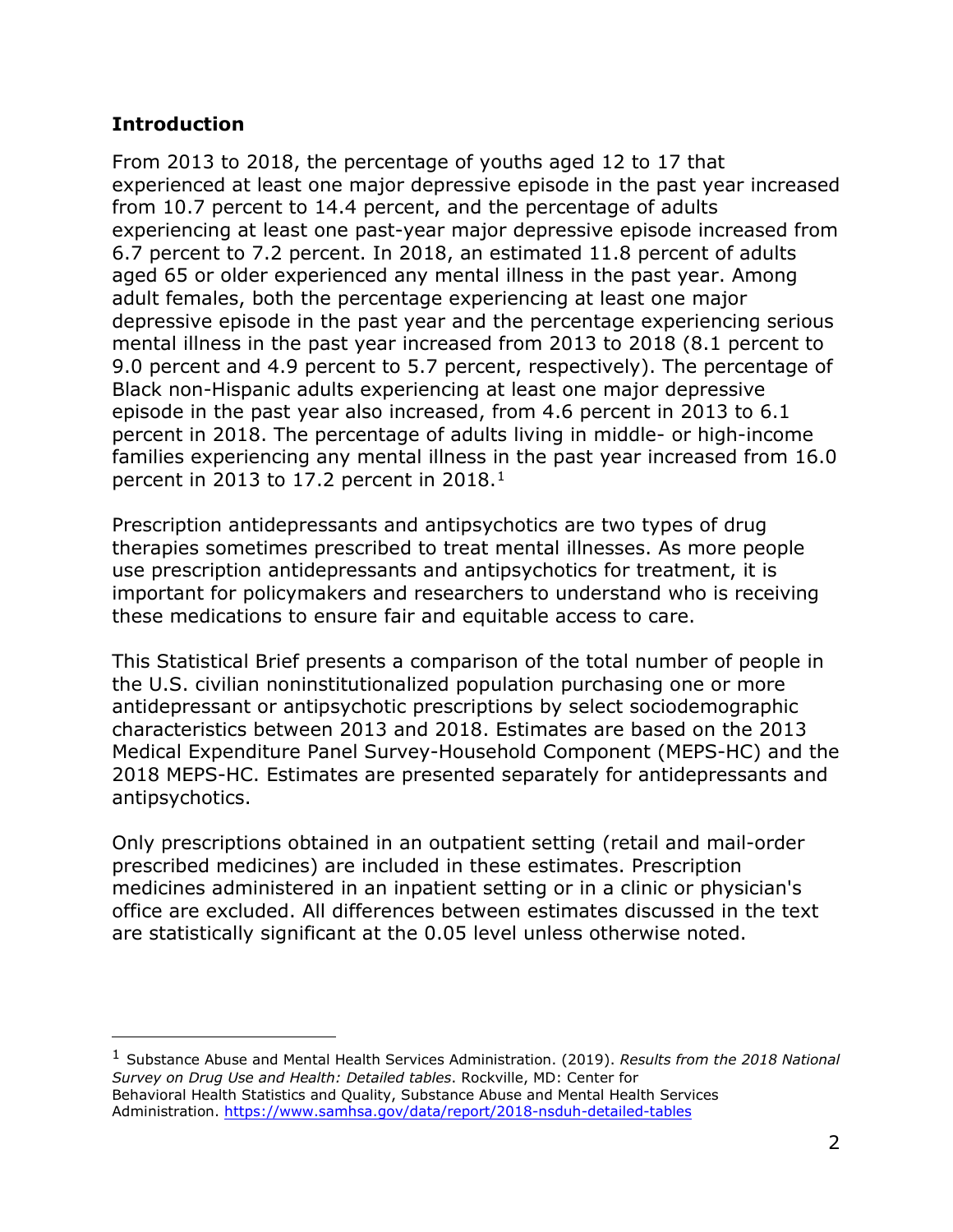# **Findings**

Previous estimates of the total number of people obtaining at least one antidepressant prescription have shown that this population increased from 32.7 million in 2013 to 37.3 million in 2018[.2](#page-2-0) Those estimates also indicated that the total number of people obtaining at least one antipsychotic prescription increased from 5.0 million in 2013 to 6.1 million in 2018.[3](#page-2-1) This Statistical Brief provides breakouts of the total number of people obtaining at least one antidepressant prescription and the total number of people obtaining at least one antipsychotic prescription by select sociodemographic characteristics in 2013 and 2018.

# *Age (figures 1 and 2)*

From 2013 to 2018, the number of elderly (age 65 and older) people obtaining at least one antidepressant prescription increased (8.5 million and 10.6 million; see figure 1), as did the number of elderly obtaining at least one antipsychotic prescription (0.6 million and 1.0 million, respectively) (figure 2). For children (age 17 and younger), an increase was only seen for antidepressants (1.5 million to 2.0 million; see figure 1).

# *Race and Ethnicity (figures 3 and 4)*

Between 2013 and 2018, changes in the number of non-Hispanic White and Black people who filled or refilled at least one antidepressant prescription between the two years were not statistically significant (figure 3). However, the number of people obtaining at least one antidepressant prescription increased from 2.4 million to 3.2 million for Hispanic persons and from 1.2 million to 1.9 million for other, non-Hispanic persons. For antipsychotics, the number of White persons obtaining at least one prescription increased from 3.3 million to 4.3 million (figure 4).

# *Sex (figures 5 and 6)*

Between 2013 and 2018, the number of women purchasing one or more antidepressants (22.2 million versus 25.4 million; see figure 5) and antipsychotics (2.7 million versus 3.5 million; see figure 6) increased; however, for men an increase was statistically significant only for antidepressants (10.4 million versus 12.0 million) (figure 5).

<span id="page-2-0"></span> $2$  Totals in Statistical Brief #534 and this Statistical Brief may not match due to rounding.

<span id="page-2-1"></span><sup>3</sup> Ahrnsbrak, R., and Stagnitti, M. N. *Comparison of Antidepressant and Antipsychotic Utilization and Expenditures in the U.S. Civilian Noninstitutionalized Population, 2013 and 2018*. Statistical Brief #534. December 2020. Agency for Healthcare Research and Quality, Rockville, MD.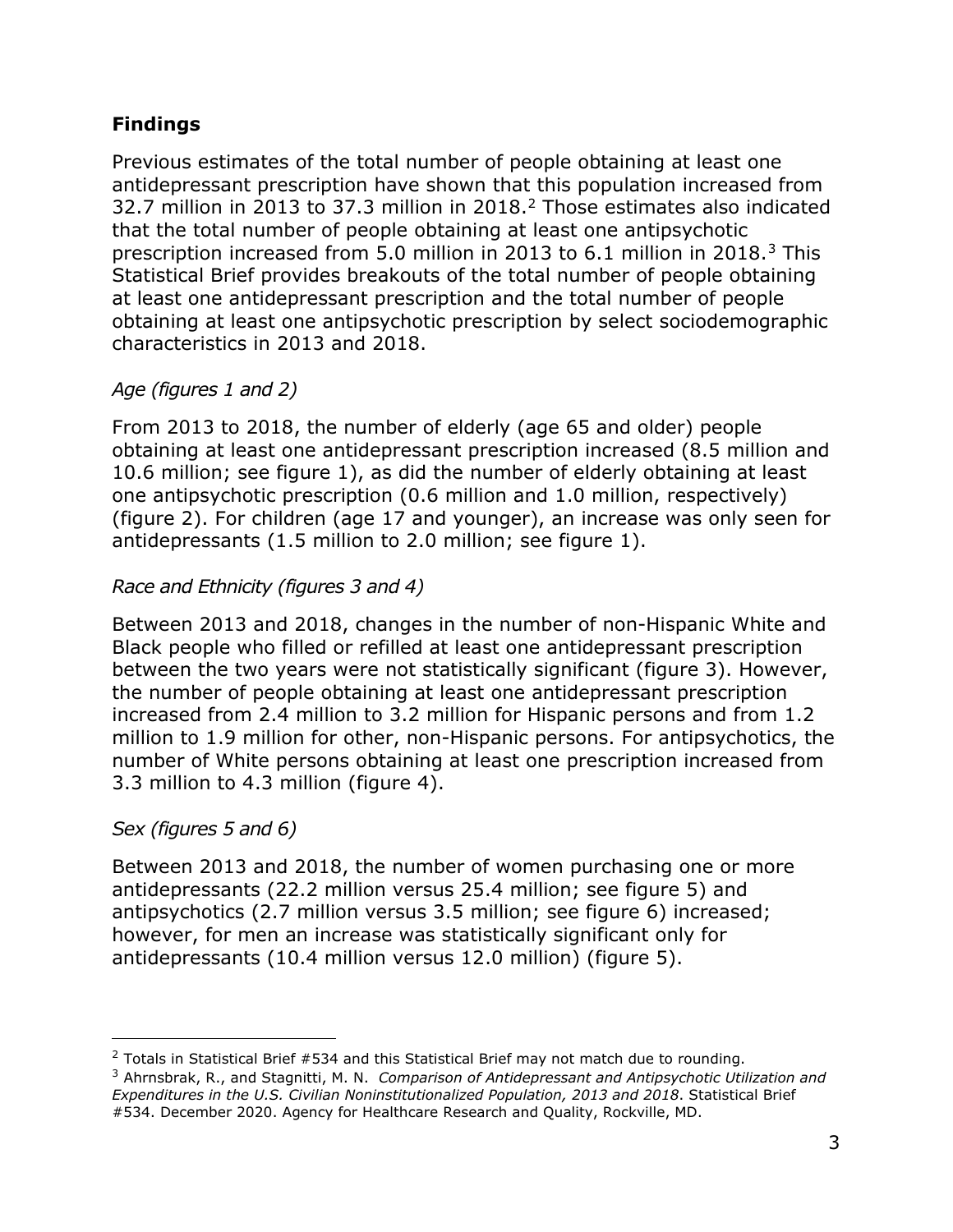## *Poverty Status (figures 7 and 8)*

Between 2013 and 2018, there were increases in the numbers of people in middle-/high-income families purchasing one or more antidepressants (21.2 million to 25.7 million; see figure 7) and antipsychotics (2.3 million to 3.1 million; see figure 8). For people in poor/near-poor/low-income families, the number of people purchasing one or more prescription antipsychotics and antidepressants did not change between 2013 and 2018.

# **Data Source**

The estimates reported in this Brief are based on data from the following Medical Expenditure Panel Survey (MEPS) data files:

- 2013 Prescribed Medicines Data File (HC-160A)
- 2013 Full-Year Consolidated Data File (HC-163)
- 2018 Prescribed Medicines Data File (HC-206A)
- 2018 Full-Year Consolidated Data File (HC-209)

The Prescribed Medicines files used for this analysis are confidential internal versions (available to outside researchers through the Agency for Healthcare Research and Quality Data Center). MEPS public use files are downloadable from [https://meps.ahrq.gov/data\\_stats/download\\_data\\_files.jsp.](https://meps.ahrq.gov/data_stats/download_data_files.jsp)

# **Definitions**

### *Age*

Age is the last available age for the sampled person. For most persons, this was their age at the end of the year.

### *Racial and ethnic classifications*

Classification by race/ethnicity was based on information reported for each family member. Respondents were asked if each family member's race was best described as White, Black or African American, American Indian or Alaska Native, Asian Indian, Chinese, Filipino, Japanese, Korean, Vietnamese, Other Asian, Native Hawaiian Guamanian or Chamorro, Samoan, Other Pacific Islander, or some other race. They also were asked if each family member was Hispanic, Latino, or of Spanish origin. All persons who were reported to be Hispanic were classified as such regardless of their race(s). Since the Hispanic grouping can include multiple races, the race categories of non-Hispanic Black only, non-Hispanic White only, and other do not include Hispanics. MEPS respondents who reported other single or multiple races and were non-Hispanic were included in the other category.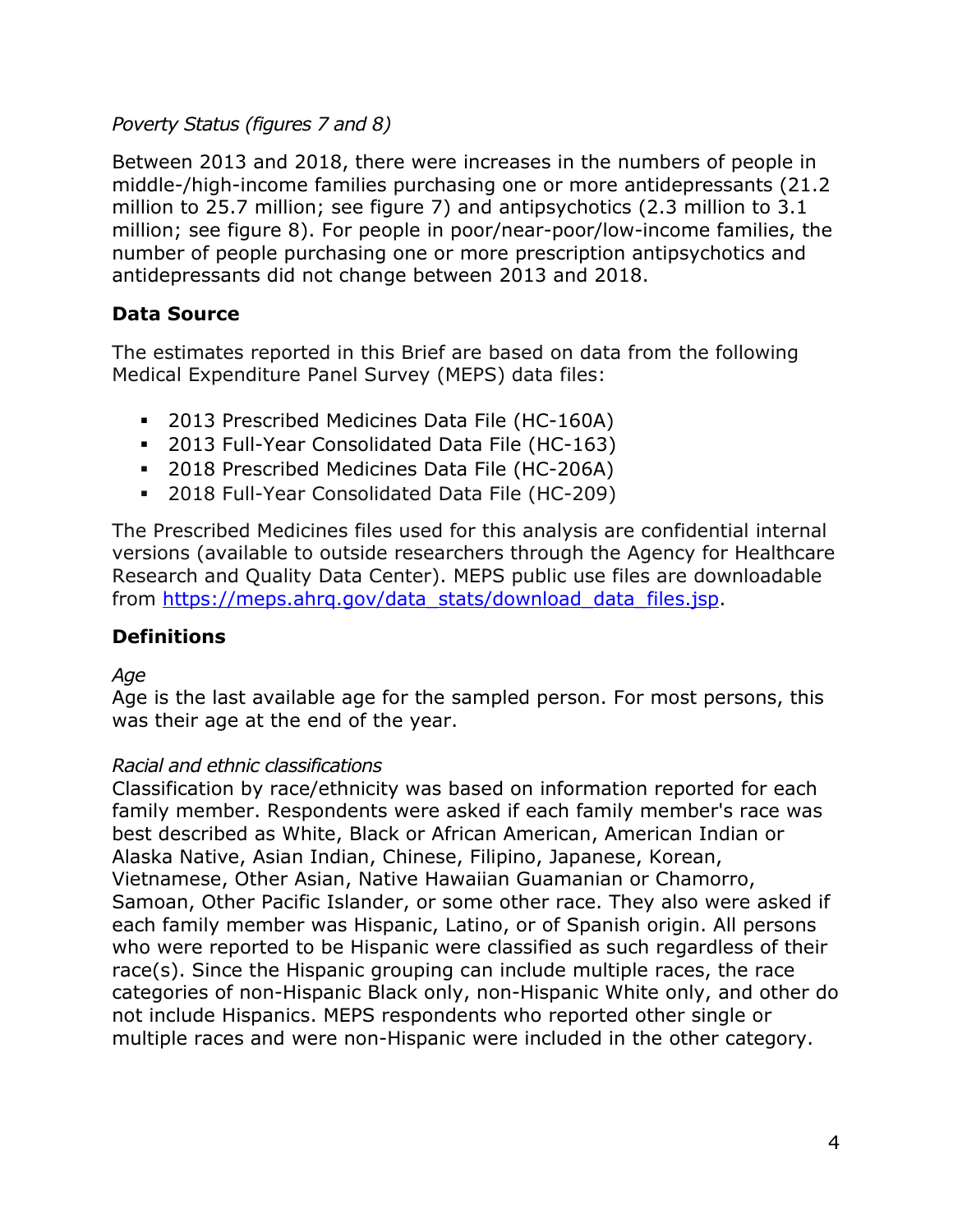#### *Poverty status*

Income was classified based on the percentage of the federal poverty level for total family income, adjusted for family size and composition. A twocategory income variable was used for this Statistical Brief: poor/near poor/low income (less than 200 percent of the federal poverty level) and middle income/high income (200 percent and greater of the federal poverty level).

### *Purchases*

Utilization was defined as purchasing or obtaining a prescription in the year of interest (referred to as purchases in the Statistical Brief). Refills as well as original prescriptions are included in utilization estimates.

#### *Therapeutic classifications*

Therapeutic class and subclass were assigned to MEPS prescribed medicines using Multum Lexicon variables from Cerner Multum, Inc. MEPS prescribed medicines files were linked to the Multum Lexicon database to obtain therapeutic class and subclass variables. The following was used to define antidepressants in 2013 and 2018—therapeutic class: psychotherapeutic agents; subclass: antidepressants. For this analysis, antipsychotics include antimanics for both 2013 and 2018. The definitions of antipsychotics differ between the two years to account for changes in the Multum therapeutic classification system. In 2013, antipsychotics were classified by Multum as therapeutic class: psychotherapeutic agents; subclass: antipsychotics. In 2013, antimanics were classified by Multum in the miscellaneous antipsychotics sub-subclass under the antipsychotics subclass. By 2018, the Multum classification system had changed, and antimanics became an independent subclass. To account for this change, in 2018, antipsychotics were defined as therapeutic class: psychotherapeutic agents; subclasses: antipsychotics or antimanics.

A prescribed medicine can be assigned multiple therapeutic classes and subclasses. The estimates presented in this Brief include all prescribed medicines assigned to the therapeutic subclass of antidepressant or antipsychotic, regardless of whether that prescribed medicine has other possible therapeutic class or subclass assignments. For example, bupropion is included in estimates of antidepressants despite also being assigned to the Multum therapeutic class of miscellaneous agents and therapeutic subclass of smoking cessation aids. For additional information on these and other Multum Lexicon variables, please refer to the Multum website. When looking at estimates over time for therapeutic subclass and sub-subclasses, it is important to keep this in mind.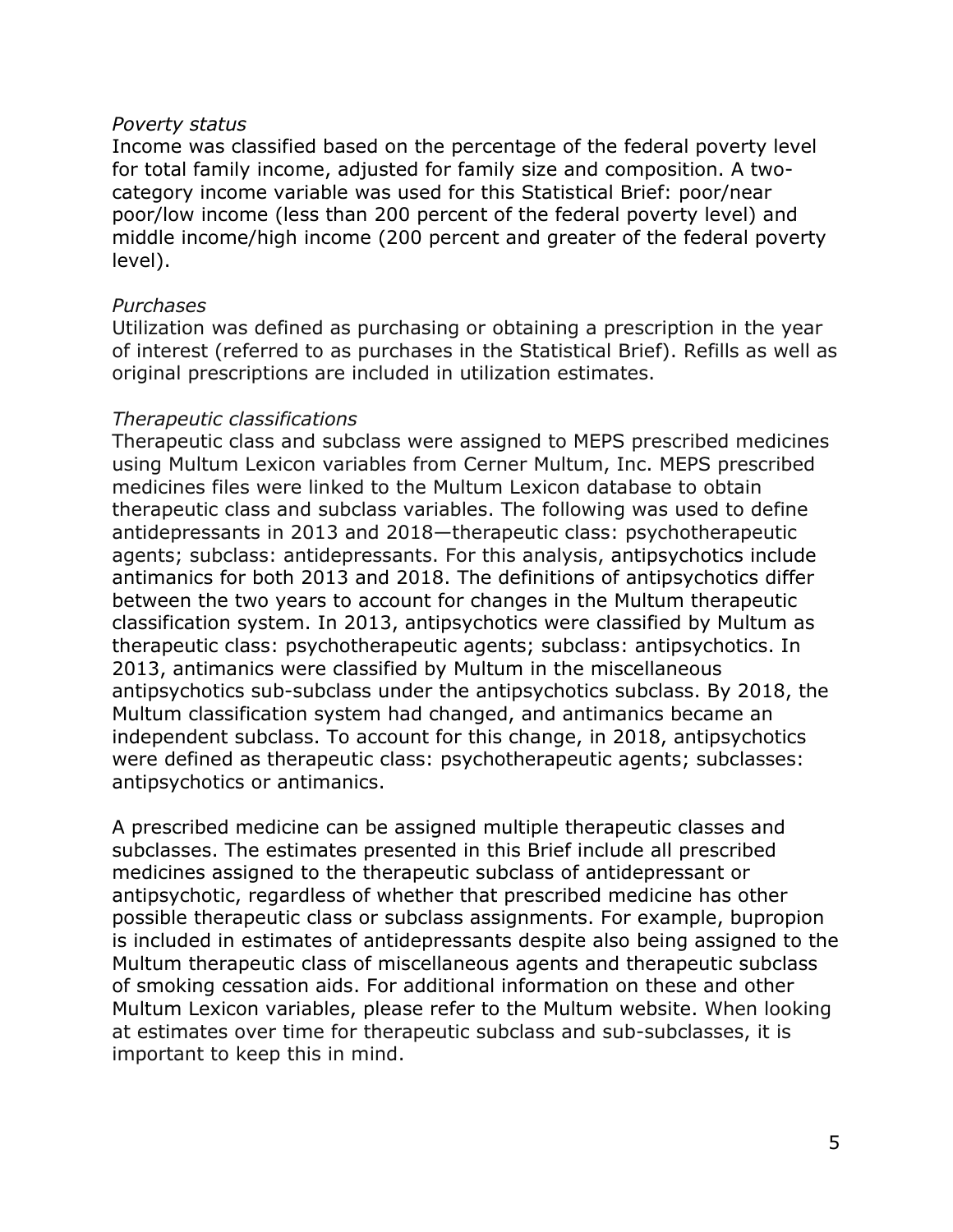# **About MEPS-HC**

The Medical Expenditure Panel Survey Household Component (MEPS-HC) collects nationally representative data on healthcare use, expenditures, sources of payment, and insurance coverage for the U.S. civilian noninstitutionalized population. The MEPS-HC is cosponsored by the Agency for Healthcare Research and Quality (AHRQ) and the National Center for Health Statistics (NCHS). More information about the MEPS-HC can be found at [http://www.meps.ahrq.gov.](http://www.meps.ahrq.gov/)

# **References**

For a detailed description of the MEPS-HC survey design, sample design, and methods used to minimize sources of nonsampling error, see the following publications:

Agency for Healthcare Research and Quality. *Using Appropriate Price Indices for Analyses of Health Care Expenditures or Income across Multiple Years*. 2018. Agency for Healthcare Research and Quality, Rockville, MD. [http://www.meps.ahrq.gov/mepsweb/about\\_meps/Price\\_Index.shtml](http://www.meps.ahrq.gov/mepsweb/about_meps/Price_Index.shtml) 

Ahrnsbrak, R., and Stagnitti, M. N. *Comparison of Antidepressant and Antipsychotic Utilization and Expenditures in the U.S. Civilian Noninstitutionalized Population, 2013 and 2018*. Statistical Brief #534. December 2020. Agency for Healthcare Research and Quality, Rockville, MD

Cohen, J. *Design and Methods of the Medical Expenditure Panel Survey Household Component*. MEPS Methodology Report No. 1. AHCPR Pub. No. 97-0026. 1997. Agency for Health Care Policy and Research (AHCPR), Rockville, MD.

[http://www.meps.ahrq.gov/mepsweb/data\\_files/publications/mr1/mr1.shtml](http://www.meps.ahrq.gov/mepsweb/data_files/publications/mr1/mr1.shtml)

Cohen, S. Design Strategies and Innovations in the Medical Expenditure Panel Survey. July 2003. *Medical Care, 41*(7) Supplement, III-5–III-12.

Cohen, S. B. *Sample Design of the 1996 Medical Expenditure Panel Survey Household Component*. MEPS Methodology Report No. 2. AHCPR Pub. No. 97-0027. 1997. Agency for Health Care Policy and Research (AHCPR), Rockville, MD.

[http://www.meps.ahrq.gov/mepsweb/data\\_files/publications/mr2/mr2.shtml](http://www.meps.ahrq.gov/mepsweb/data_files/publications/mr2/mr2.shtml)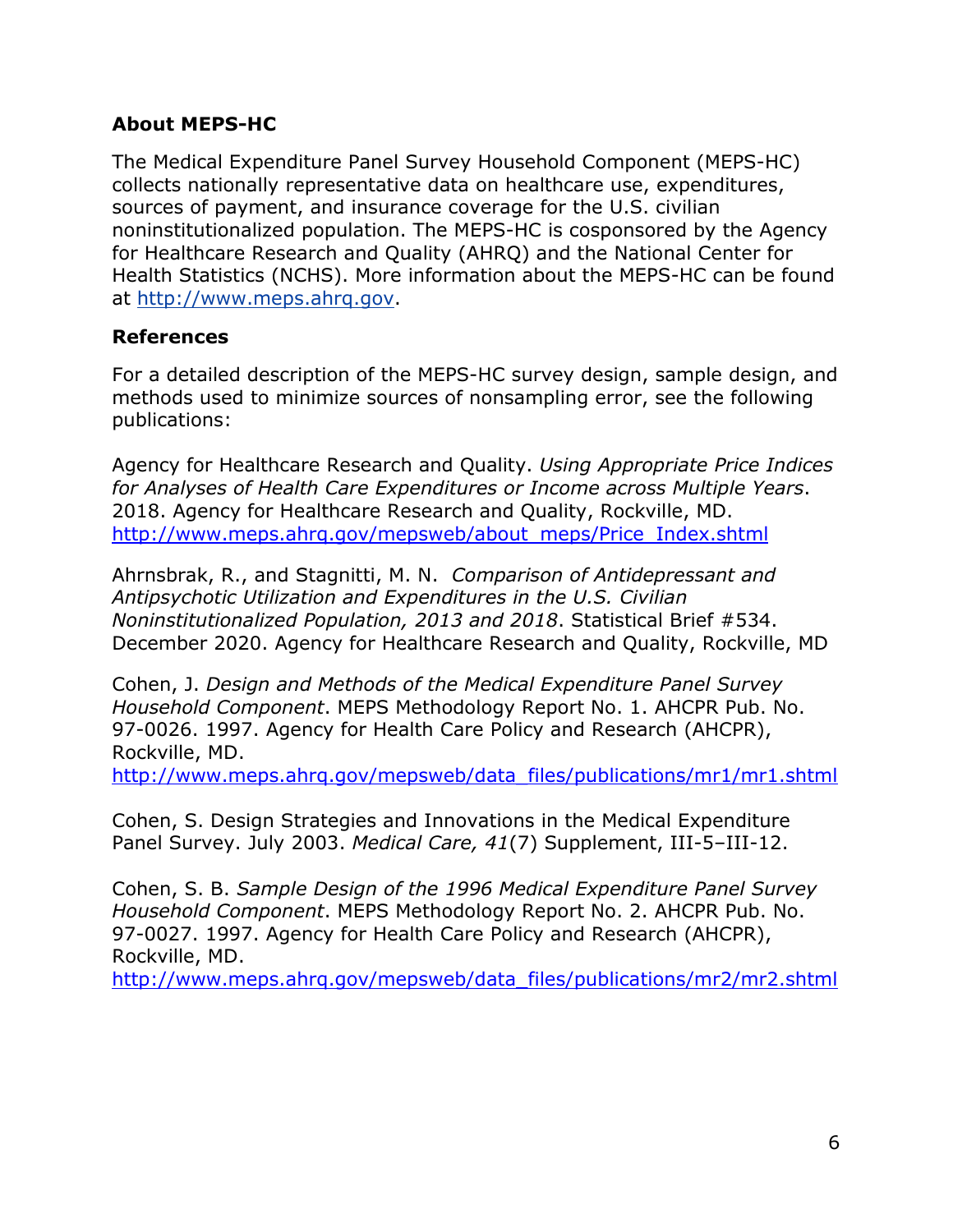Ezzati-Rice, T. M., Rohde, F., and Greenblatt, J. *Sample Design of the Medical Expenditure Panel Survey Household Component, 1998–2007*. Methodology Report #22. March 2008. Agency for Healthcare Research and Quality, Rockville, MD.

[http://www.meps.ahrq.gov/mepsweb/data\\_files/publications/mr22/mr22.sht](http://www.meps.ahrq.gov/mepsweb/data_files/publications/mr22/mr22.shtml) [ml](http://www.meps.ahrq.gov/mepsweb/data_files/publications/mr22/mr22.shtml)

Hill, S. C., Roemer, M., and Stagnitti, M. N. *Outpatient Prescription Drugs: Data Collection and Editing in the 2011 Medical Expenditure Panel Survey*. Methodology Report #29. March 2014. Agency for Healthcare Research and Quality, Rockville, MD.

[http://www.meps.ahrq.gov/mepsweb/data\\_files/publications/mr29/mr29.sht](http://www.meps.ahrq.gov/mepsweb/data_files/publications/mr29/mr29.shtml) [ml](http://www.meps.ahrq.gov/mepsweb/data_files/publications/mr29/mr29.shtml)

Hill, S. C., Zuvekas, S. H., and Zodet, M. W. The Validity of Reported Medicare Part D Enrollment in the Medical Expenditure Panel Survey. December 2012. *Medical Research and Review, 69*(6), 737–750.

Sing, M., Banthin, J. S., Selden, T. M., Cowan, C. A., and Keehan, S. P. Reconciling Medical Expenditure Estimates from the MEPS and NHEA, 2002. Fall 2006. *Health Care Financing Review, 28*(1), 25–40. <https://www.cms.gov/HealthCareFinancingReview/downloads/06Fallpg25.pdf>

Stagnitti, M. N., Beauregard, K., and Solis, A. *Design, Methods, and Field Results of the Medical Expenditure Panel Survey Medical Provider Component (MEPS MPC)—2006 Calendar Year Data*. Methodology Report #23. November 2008. Agency for Healthcare Research and Quality, Rockville, MD.

[http://www.meps.ahrq.gov/mepsweb/data\\_files/publications/mr23/mr23.sht](http://www.meps.ahrq.gov/mepsweb/data_files/publications/mr23/mr23.shtml) [ml](http://www.meps.ahrq.gov/mepsweb/data_files/publications/mr23/mr23.shtml)

# **Suggested Citation**

Ahrnsbrak, R., and Stagnitti, M. N. *Comparison of the Total Number of People in the U.S. Civilian Noninstitutionalized Population Purchasing One or More Antidepressant and Antipsychotic Prescriptions by Select Sociodemographic Characteristics, 2013 and 2018.* Statistical Brief #535. June 2021. Agency for Healthcare Research and Quality, Rockville, MD. [https://meps.ahrq.gov/data\\_files/publications/st535/stat535.pdf](https://meps.ahrq.gov/data_files/publications/st535/stat535.pdf)

\* \* \*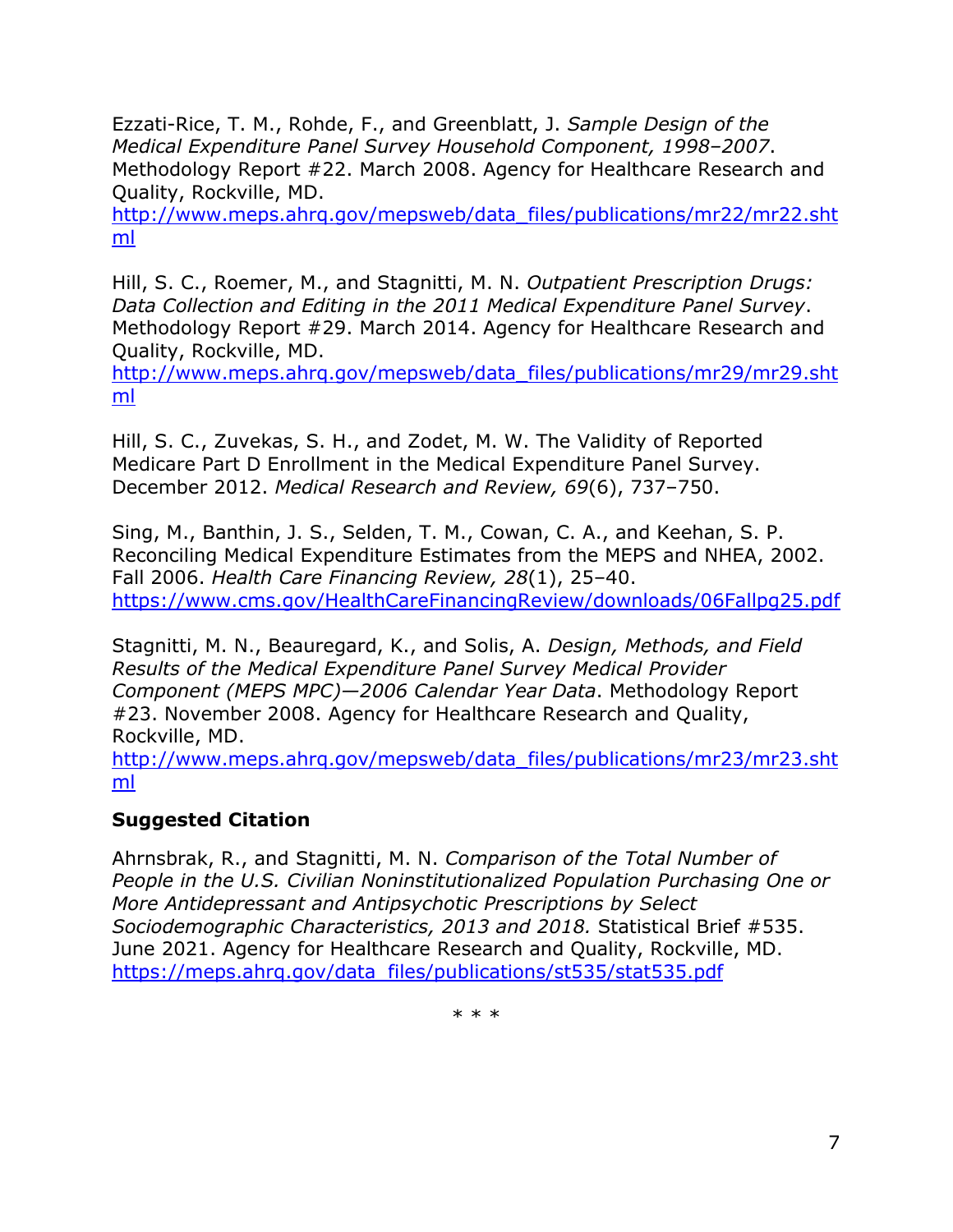AHRQ welcomes questions and comments from readers of this publication who are interested in obtaining more information about access, cost, use, financing, and quality of healthcare in the United States. We also invite you to tell us how you are using this Statistical Brief and other MEPS data and tools and to share suggestions on how MEPS products might be enhanced to further meet your needs. Please email us at

[MEPSProjectDirector@ahrq.hhs.gov](mailto:MEPSProjectDirector@ahrq.hhs.gov) or send a letter to the address below:

Joel W. Cohen, PhD, Director Center for Financing, Access and Cost Trends Agency for Healthcare Research and Quality 5600 Fishers Lane, Mailstop 07W41A Rockville, MD 20857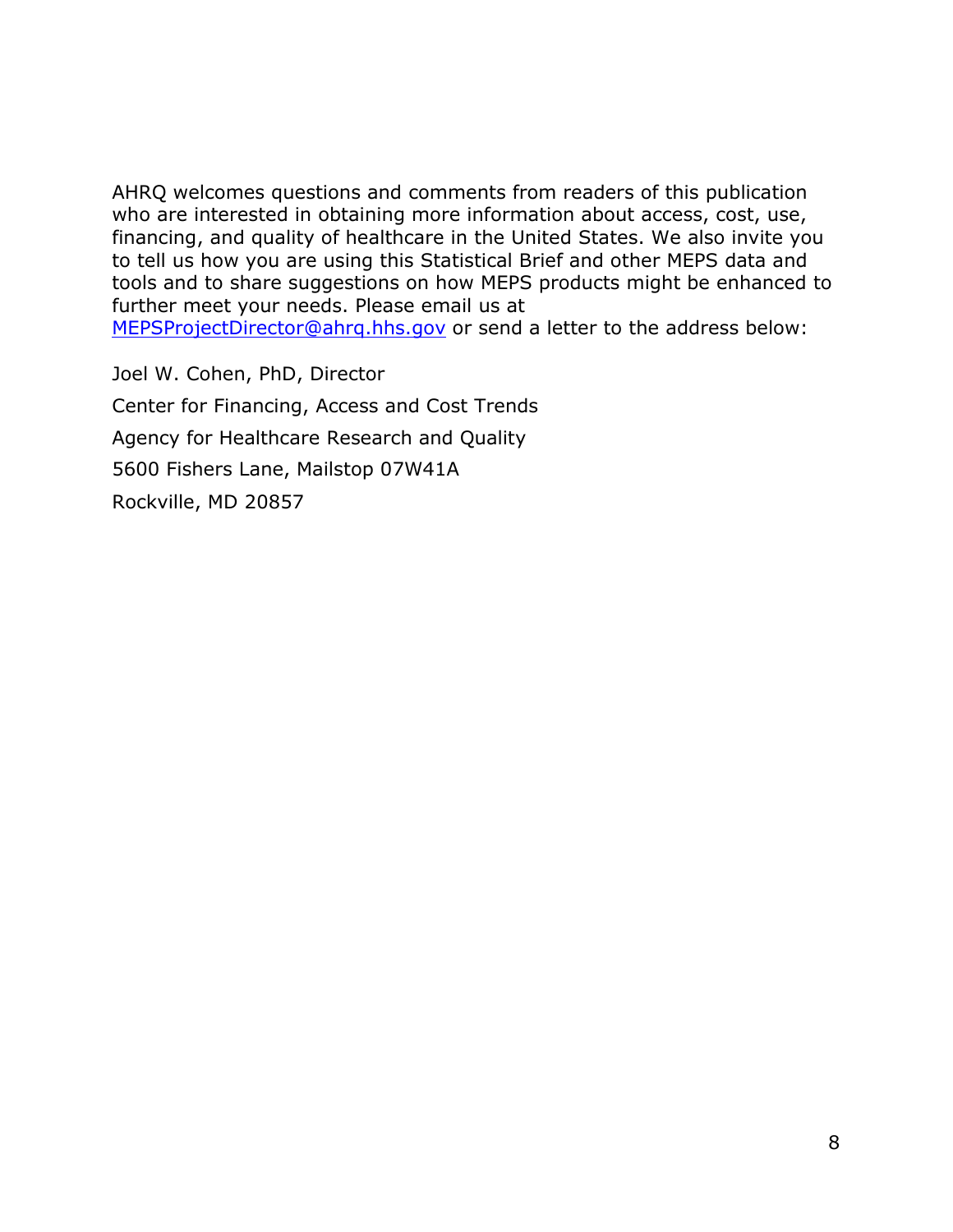

Figure 1. Number of people obtaining one or more prescriptions for antidepressants, by age, 2013 and 2018

 $A$ HARQ

Source: Agency for Healthcare Research and Quality, Center for Financing, Access and Cost Trends, Medical Expenditure Panel Survey, Household Component, 2013 and 2018.

# **Figure 1. Number of people obtaining one or more prescriptions for antidepressants, by age, 2013 and 2018**

| Year | <b>Under 18</b><br>(in millions) | 18-64<br>(in millions) | $65+$<br>(in millions) |
|------|----------------------------------|------------------------|------------------------|
| 2013 | 1.5                              | 22.8                   | 8.5                    |
| 2018 | 2.0                              | 24.8                   | 10.6                   |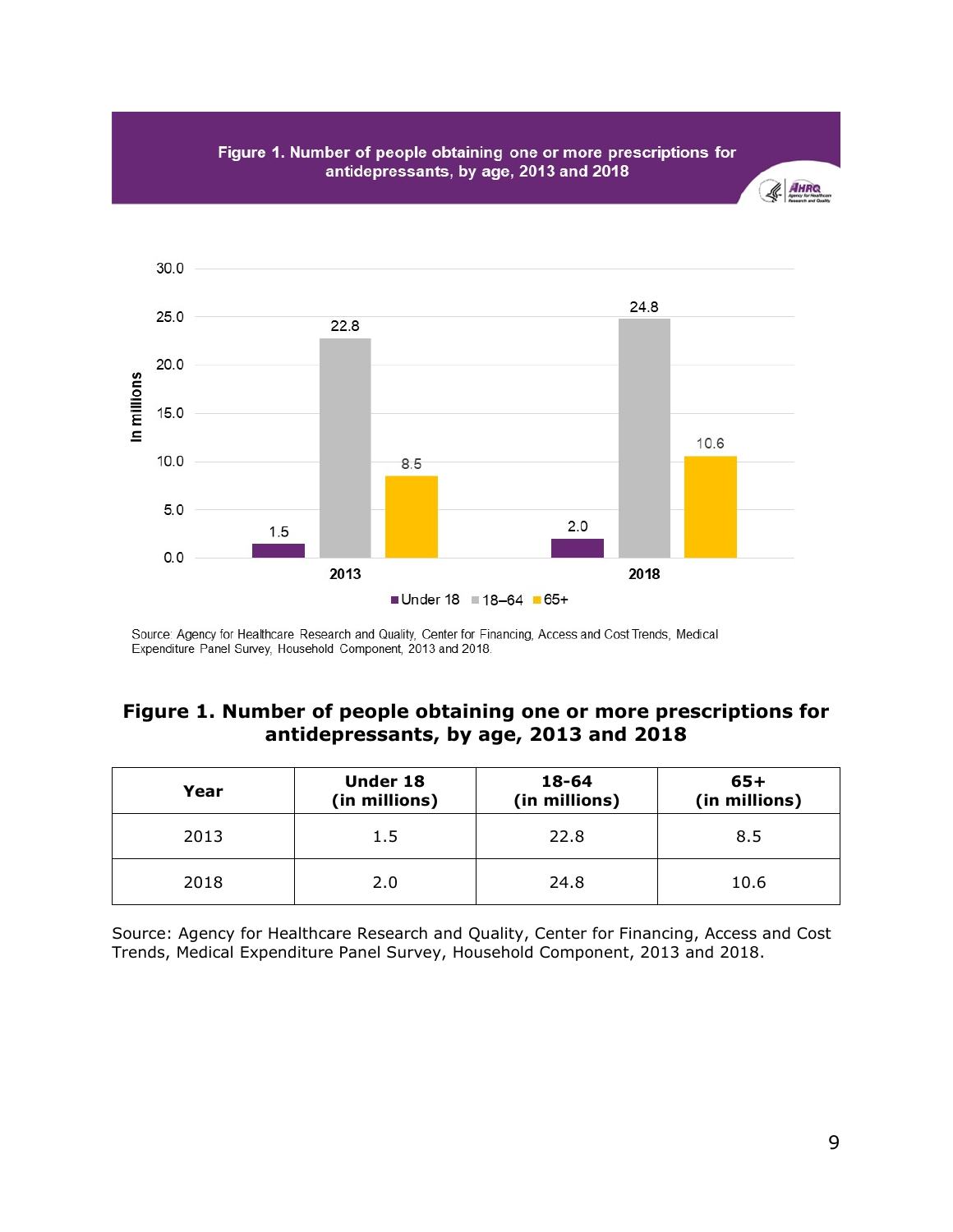

### **Figure 2. Number of people obtaining one or more prescriptions for antipsychotics, by age, 2013 and 2018**

| Year | <b>Under 18</b><br>(in millions) | 18-64<br>(in millions) | $65+$<br>(in millions) |
|------|----------------------------------|------------------------|------------------------|
| 2013 | 0.6                              | 3.8                    | 0.6                    |
| 2018 | 0.6                              | 4.5                    | 1.0                    |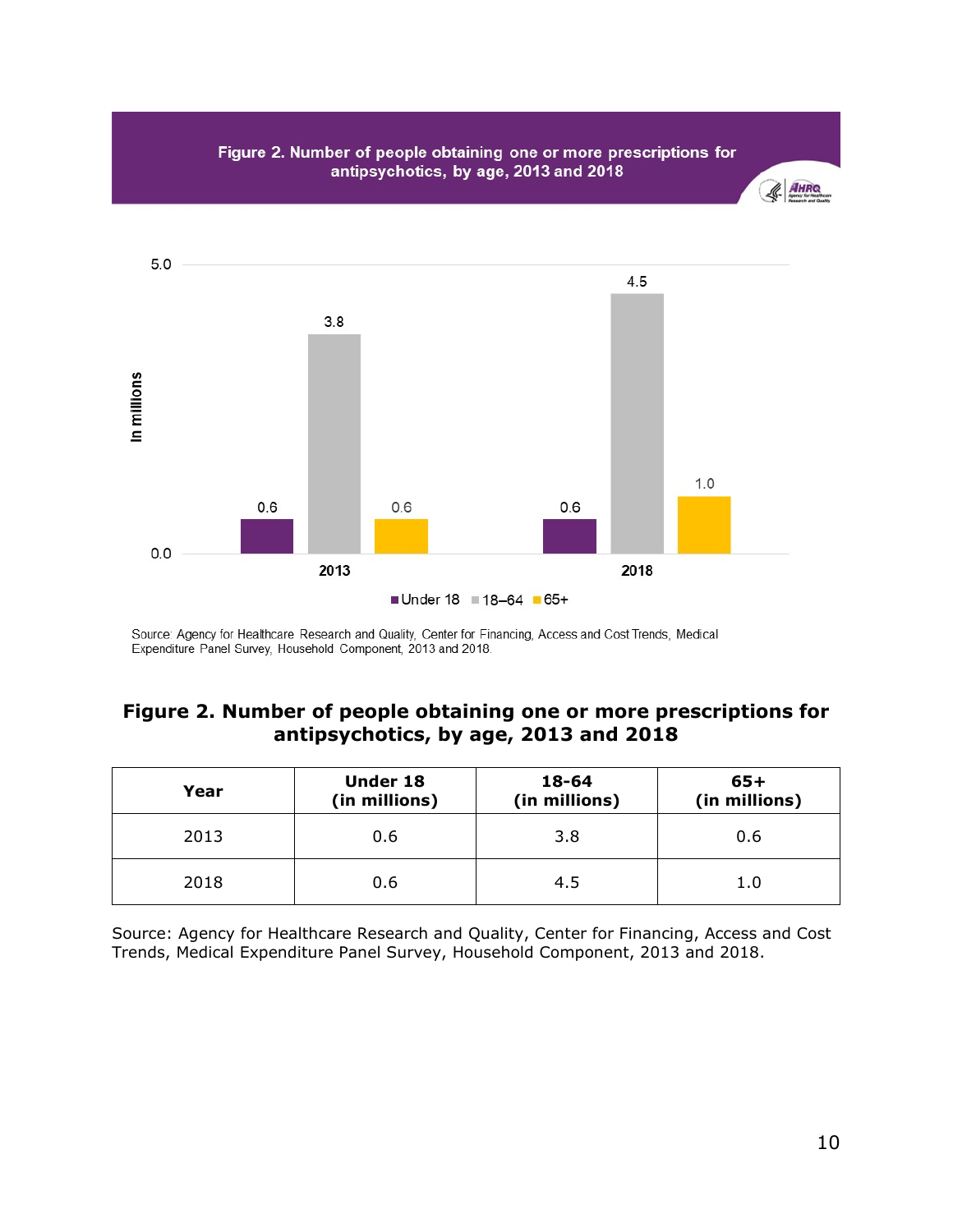



#### **Figure 3. Number of people obtaining one or more prescriptions for antidepressants, by race/ethnicity, 2013 and 2018**

| Year | <b>Hispanic</b><br>(in millions) | <b>Non-Hispanic</b><br><b>White Only</b><br>(in millions) | <b>Non-Hispanic</b><br><b>Black Only</b><br>(in millions) | <b>Other</b><br>(in millions) |
|------|----------------------------------|-----------------------------------------------------------|-----------------------------------------------------------|-------------------------------|
| 2013 | 2.4                              | 27.1                                                      | 2.0                                                       | 1.2                           |
| 2018 | 3.2                              | 30.1                                                      | 2.1                                                       | 1.9                           |

Source: Agency for Healthcare Research and Quality, Center for Financing, Access and Cost Trends, Medical Expenditure Panel Survey, Household Component, 2013 and 2018.

& AHRO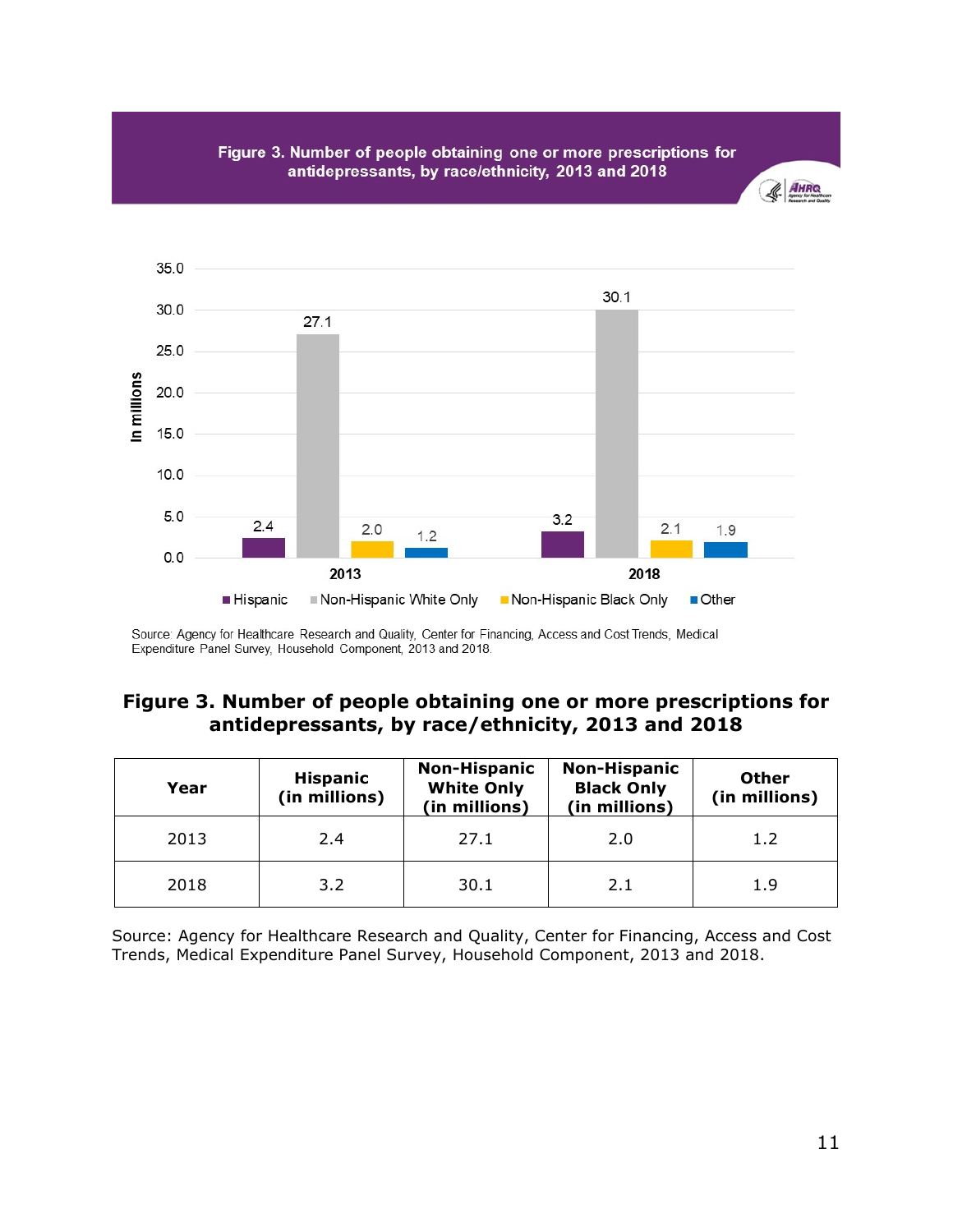

# **Figure 4. Number of people obtaining one or more prescriptions for antipsychotics, by race/ethnicity, 2013 and 2018**

| Year | <b>Hispanic</b><br>(in millions) | <b>Non-Hispanic</b><br><b>White Only</b><br>(in millions) | <b>Non-Hispanic</b><br><b>Black Only</b><br>(in millions) | <b>Other</b><br>(in millions) |
|------|----------------------------------|-----------------------------------------------------------|-----------------------------------------------------------|-------------------------------|
| 2013 | 0.6                              | 3.3                                                       | 0.7                                                       | 0.3                           |
| 2018 | 0.7                              | 4.3                                                       | 0.8                                                       | 0.4                           |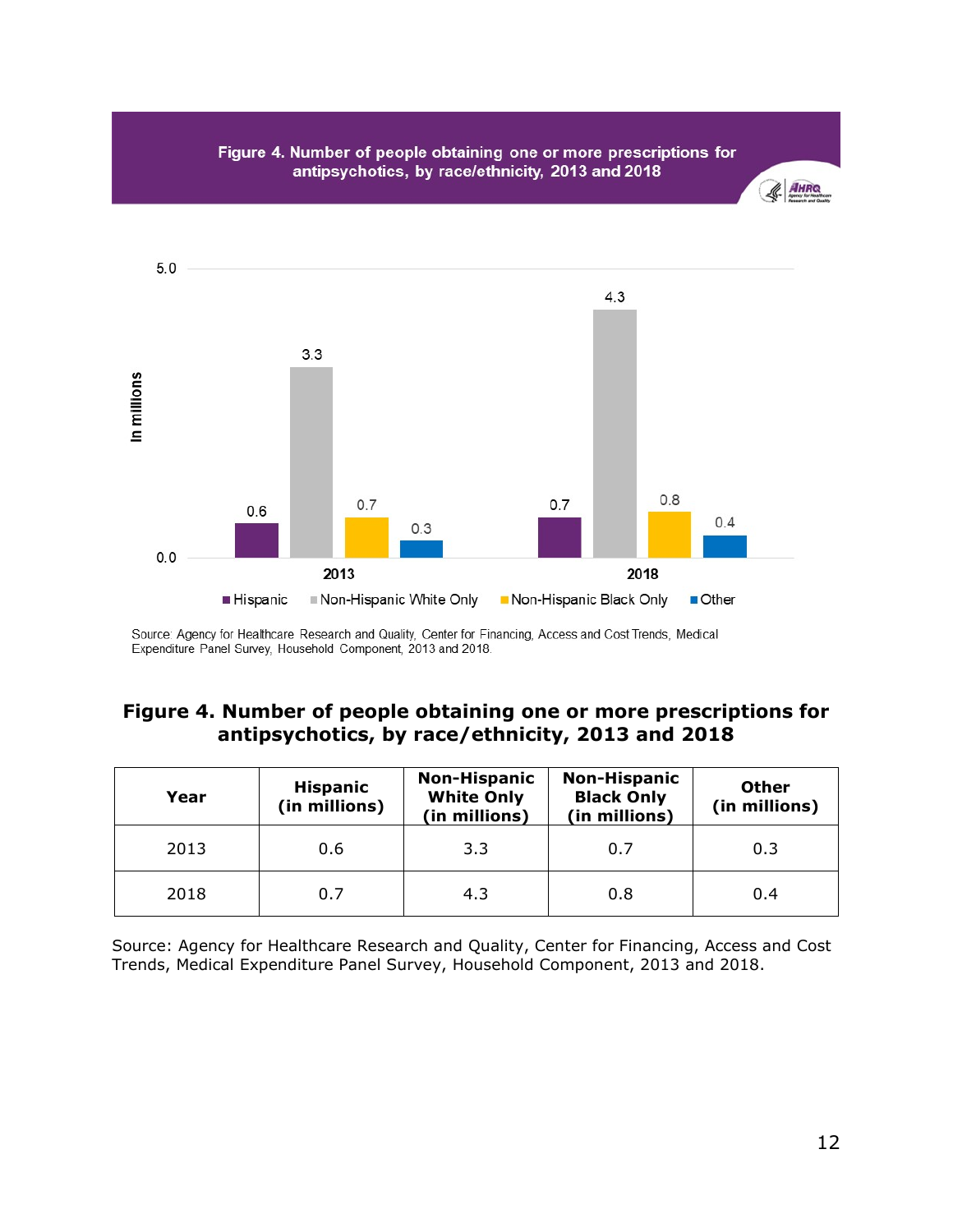Figure 5. Number of people obtaining one or more prescriptions for antidepressants, by sex, 2013 and 2018



### **Figure 5. Number of people obtaining one or more prescriptions for antidepressants, by sex, 2013 and 2018**

| Year | Men<br>(in millions) | Women<br>(in millions) |
|------|----------------------|------------------------|
| 2013 | 10.4                 | 22.2                   |
| 2018 | 12.0                 | 25.4                   |

Source: Agency for Healthcare Research and Quality, Center for Financing, Access and Cost Trends, Medical Expenditure Panel Survey, Household Component, 2013 and 2018.

& AHRO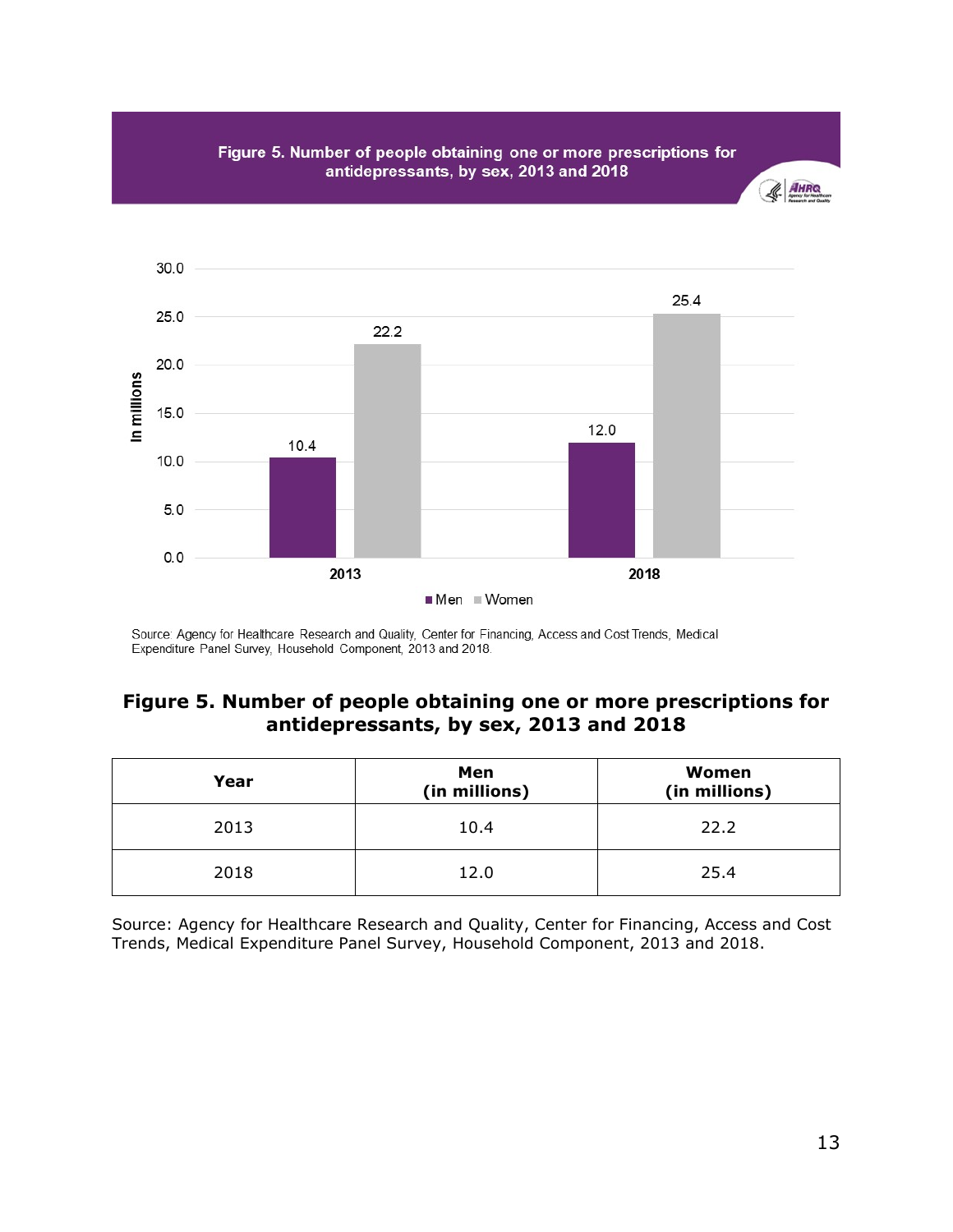

### **Figure 6. Number of people obtaining one or more prescriptions for antipsychotics, by sex, 2013 and 2018**

| Year | Men<br>(in millions) | Women<br>(in millions) |
|------|----------------------|------------------------|
| 2013 | 2.3                  | 2.7                    |
| 2018 | 2.6                  | 3.5                    |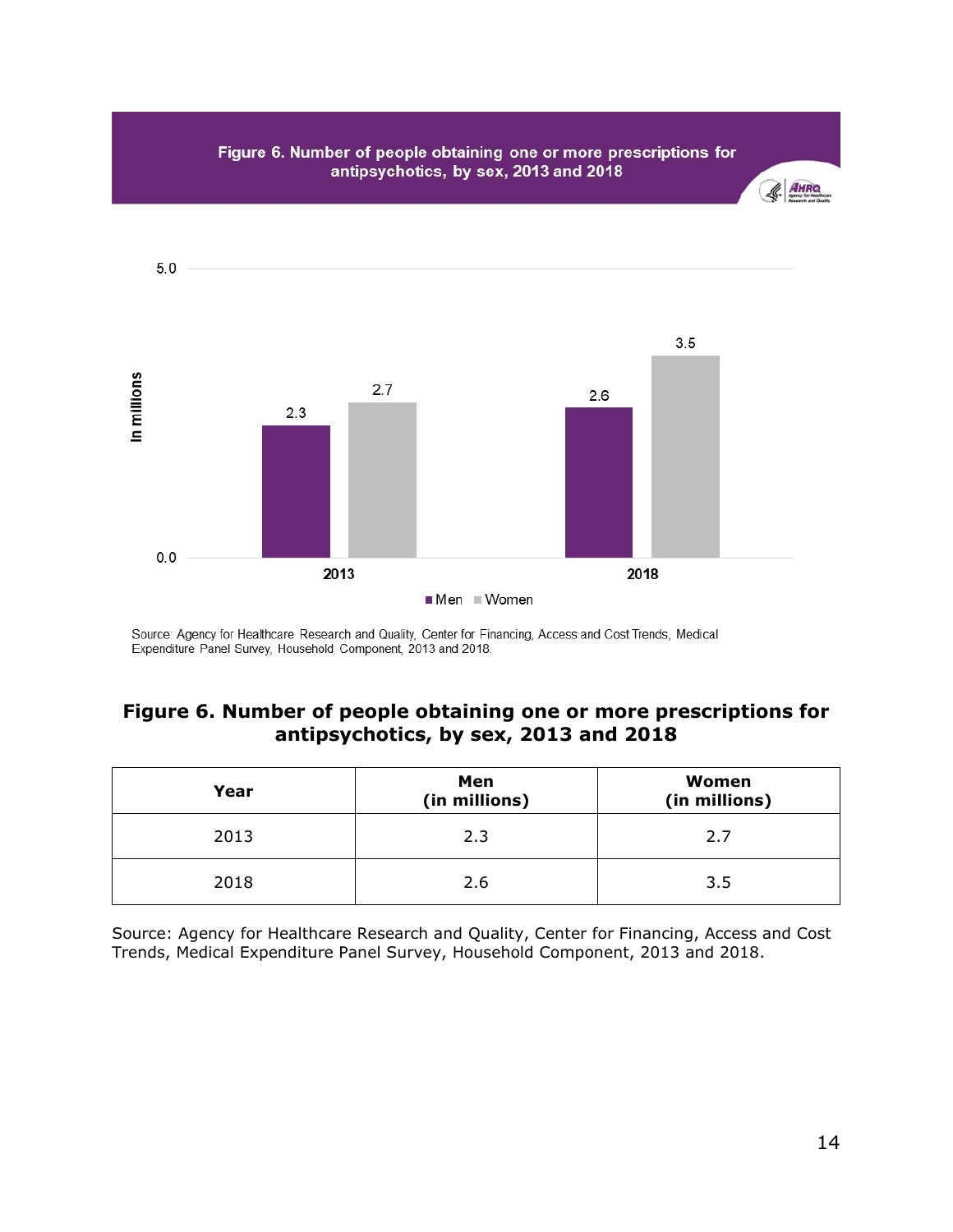Figure 7. Number of people obtaining one or more prescriptions for antidepressants, by family poverty status, 2013 and 2018





Source: Agency for Healthcare Research and Quality, Center for Financing, Access and Cost Trends, Medical Expenditure Panel Survey, Household Component, 2013 and 2018.

### **Figure 7. Number of people obtaining one or more prescriptions for antidepressants, by family poverty status, 2013 and 2018**

| Year | <b>Poor/Near Poor/Low Income</b><br>(in millions) | <b>Middle/High Income</b><br>(in millions) |
|------|---------------------------------------------------|--------------------------------------------|
| 2013 | 11.5                                              | 21.2                                       |
| 2018 | 11.6                                              | 25.7                                       |